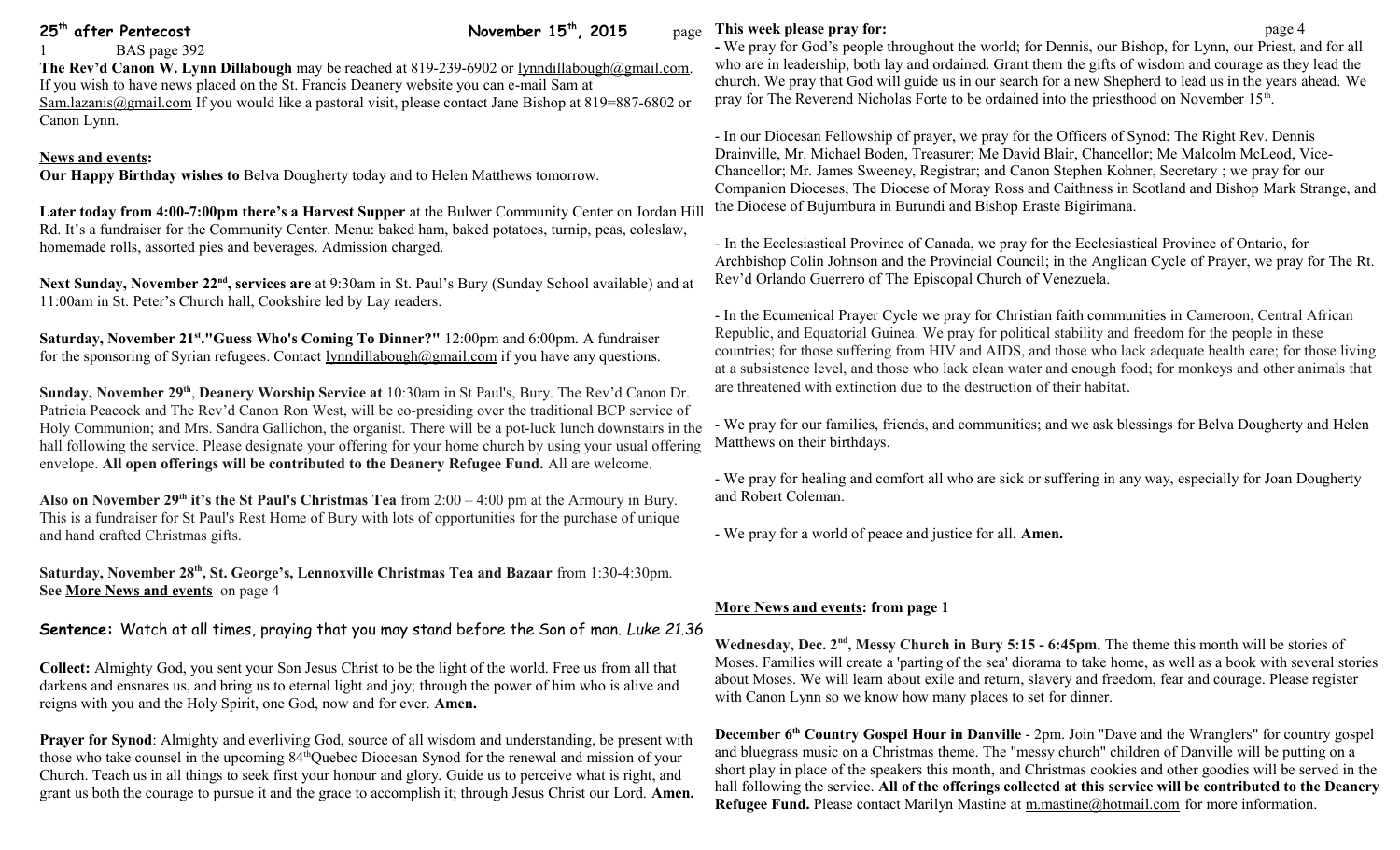## **Readings The Last Sunday after Pentecost: The Reign of Christ (Proper 34) Nov. 22nd, 2015 (Year B)**

**A Reading from the Second Book of Samuel…**Now these are the last words of David: The oracle of David, son of Jesse, the oracle of the man whom God exalted, the anointed of the God of Jacob, the favourite of the Strong One of Israel:<sup>2</sup>The spirit of the Lord speaks through me, his word is upon my tongue.<sup>3</sup>The God of Israel has spoken, the Rock of Israel has said to me: One who rules over people justly, ruling in the fear of God,<sup>4</sup> is like the light of morning, like the sun rising on a cloudless morning, gleaming from the rain on the grassy land.<sup>5</sup>Is not my house like this with God? For he has made with me an everlasting covenant, ordered in all things and secure. Will he not cause to prosper all my help and my desire?<sup>6</sup>But the godless are all like thorns that are thrown away; for they cannot be picked up with the hand;<sup>7</sup> to touch them one uses an iron bar or the shaft of a spear. And they are entirely consumed in fire on the spot. *2 Samuel 23:1-7*

## **Psalm 132:1-13 (14-19) BAS page 889**

**A Reading from the Revelation to John…**Grace to you and peace from him who is and who was and who is to come, and from the seven spirits who are before his throne,<sup>5</sup> and from Jesus Christ, the faithful witness, the firstborn of the dead, and the ruler of the kings of the earth. To him who loves us and freed us from our sins by his blood, and made us to be a kingdom, priests serving his God and Father, to him be glory and dominion forever and ever. Amen. Look! He is coming with the clouds; every eye will see him, even those who pierced him; and on his account all the tribes of the earth will wail. So it is to be. Amen. <sup>84</sup>I am the Alpha and the Omega," says the Lord God, who is and who was and who is to come, the Almighty. *Revelation 1:4a-8*

**The Holy Gospel of our Lord Jesus Christ according to John…**33Then Pilate entered the headquarters again, summoned Jesus, and asked him, 'Are you the King of the Jews?'<sup>34</sup>Jesus answered, 'Do you ask this on your own, or did others tell you about me?'<sup>35</sup>Pilate replied, 'I am not a Jew, am I? Your own nation and the chief priests have handed you over to me. What have you done?'<sup>36</sup>Jesus answered, 'My kingdom is not from this world. If my kingdom were from this world, my followers would be fighting to keep me from being handed over to the Jews. But as it is, my kingdom is not from here.'<sup>37</sup>Pilate asked him, 'So vou are a king?' Jesus answered, 'You say that I am a king. For this I was born, and for this I came into the world, to testify to the truth. Everyone who belongs to the truth listens to my voice.' *John 18:33-37* 

**A Short reflection:** The most frequent command of the Bible is "to be not afraid!" It is the first thing angels say when they arrive with the divine, demanding messages they have been charged to deliver. Joseph says it to his brothers in forgiving them, Moses says it to the Israelites, God says it to Joshua and numerous times to Jeremiah, Isaiah sings to God that he will not be afraid. Jesus says it the most to his disciples and to those he heals.

This is the final Sunday in the Christian year, next Sunday we begin a new year. (Year C in the Revised Common Lectionary.) Next Sunday is the First Sunday of Advent.

The good news is that Jesus, the Christ, has fixed the future  $-$  a future of cruciform love  $-$  and that future is coming, here. It is Christ coming (as opposed to our going) to judge the living and the dead, to establish once and for all God's intentions for the Creation. In the text from John for Reign of Christ Sunday, Pilate breezes in to the Praetorium, possibly Herod's sumptuous palace, summoning and questioning Jesus. There is talk of kings and kingdoms – the juxtaposition of Pilate's and Jesus' definitions of these crackling in the air. It is little wonder that when Jesus speaks of truth, it goes soaring over Pilate's head. Jesus states to Pilate that his mission to the world is to "testify to the truth." God's faithfulness in Christ is trustworthy and deserving of our hearing. As disciples we are called to listen to the voice of truth – the One who shows us a Way we could never have imagined on our own. - Janice Love

**Chuckles: A local United Way office realized** that it had never received a donation from the town's most successful lawyer. The person in charge of contributions called him to persuade him to contribute. "Our research shows that out of a yearly income of at least \$500,000, you give not a penny to charity. Wouldn't you like to give back to the community in some way?"

The lawyer mulled this over for a moment and replied, "First, did your research also show that my mother is dying after a long illness, and has medical bills that are several times her annual income?"

Embarrassed, the United Way rep mumbled, "Um...no."

"--or that my brother, a disabled veteran, is blind and confined to a wheelchair?"

The stricken United Way rep began to stammer out an apology but was interrupted by the lawyer's voice rising in indignation, "--or that my sister's husband died in a traffic accident, leaving her penniless with three children?!"

The humiliated United Way rep, completely beaten, said simply, "I had no idea..."

On a roll, the lawyer cut him off once again: "--so if I don't give any money to them, why should I give any to you?!?"

#### **A Bible Quiz:**

#### **Q: How can you make God laugh?**

**A:** Tell Him your plans for the future.

#### **Q: Who was the greatest financier in the Bible?**

**A:** Noah - he was floating his stock while everyone else was in liquidation.

#### **Q: Who was the greatest female financier in the Bible?**

**A:** Pharaoh's daughter - she went down to the bank of the Nile and drew out a little prophet.

# **Q: What kind of man was Boaz before he got married?**

A: Ruth-less.

# **Q: What kind of motor vehicles are in the Bible?**

**A:** Jehovah drove Adam and Eve out of the Garden in a Fury.

**A:** David's Triumph was heard throughout the land.

A: Honda... because the apostles were all in one Accord.

## **Q: Who was the greatest comedian in the Bible?**

**A:** Samson - he brought the house down.

**Q: What is one of the first things that Adam and Eve did after they were kicked out? A:** They really raised Cain.